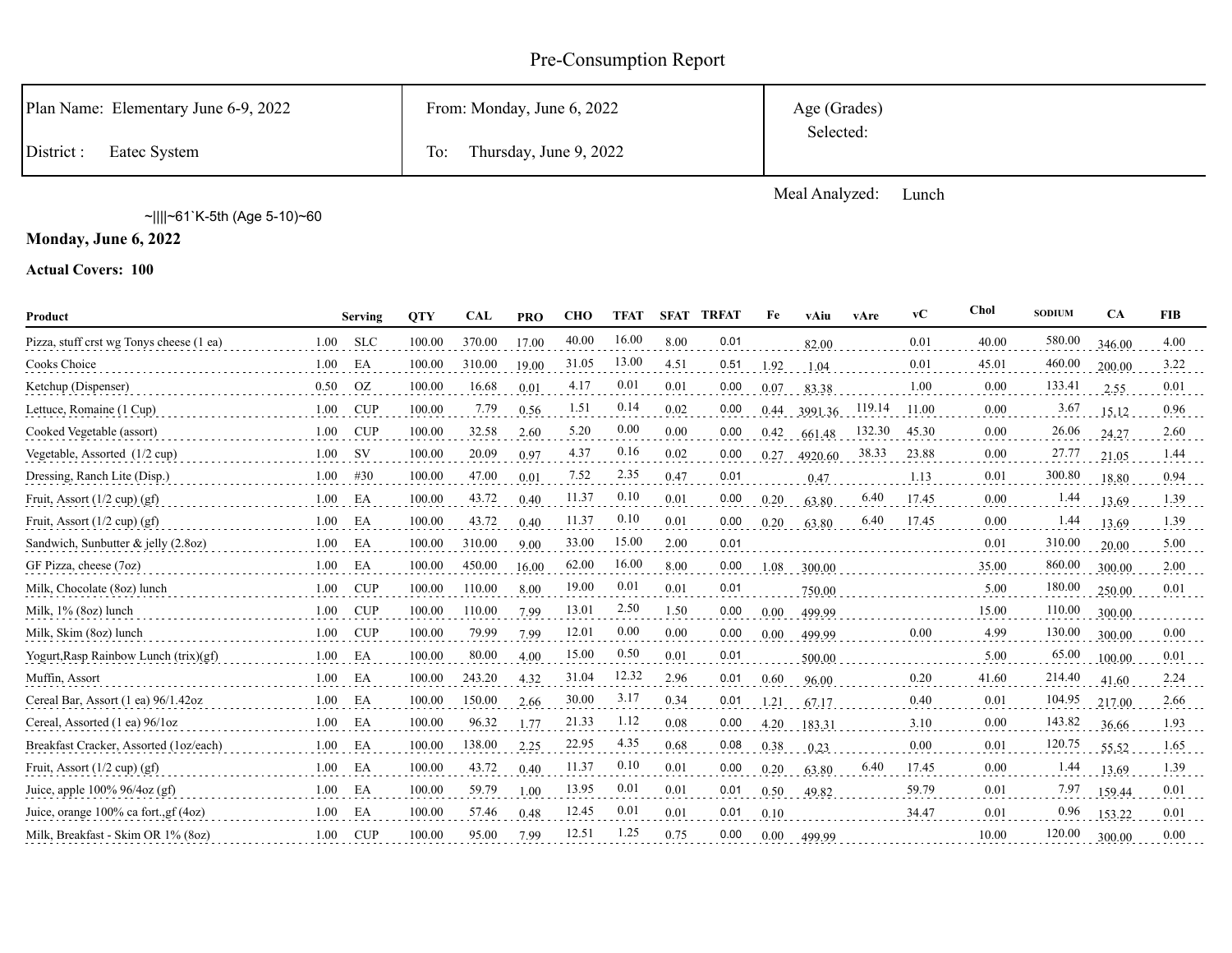Age (Grades) Selected:

District : Eatec System To: Thursday, June 9, 2022

Meal Analyzed: Lunch

#### **Tuesday, June 7, 2022**

**Actual Covers: 100**

| Product                                      |                                                | <b>Serving</b>          |        | <b>CAL</b> | <b>PRO</b> | <b>CHO</b> | <b>TFAT</b>   | <b>SFAT</b> | <b>TRFAT</b> | Fe       | vAiu     | vAre   | vC     | Chol   | <b>SODIUM</b> | CA       | <b>FIB</b> |
|----------------------------------------------|------------------------------------------------|-------------------------|--------|------------|------------|------------|---------------|-------------|--------------|----------|----------|--------|--------|--------|---------------|----------|------------|
| Taco Meat, Beef (1/3 C)                      | 1.00                                           | #12                     | 100.00 | 122.96     | 13.32      | 0.79       | 8.20          | 4.10        | 0.00         | 1.47     | 9.20     |        | 0.00   | 56.35  | 138.32        | 0.00     |            |
| Chip, Tortilla rf dorito nacho(1oz)          | 1.00                                           | EA                      | 100.00 | 130.00     | 2.00       | 20.00      | 5.00          | 0.50        | 0.01         | 0.36     | 100.00   |        | 0.01   | 0.01   | 199.99        |          | 2.00       |
| Sauce, salsa mild chunky (gf) (1 oz)         | 1.00                                           | OZ.                     | 100.00 | 9.45       |            | 1.89       | 0.00          |             | 0.00         |          |          |        |        | 0.00   | 283.50        |          |            |
| Sour cream, $\log$ (gf)                      | 1.00                                           | EA                      | 100.00 | 60.00      | 1.00       | 2.00       | 5.00          | 3.00        | 0.00         |          | 200.00   | 56.00  |        | 20.00  | 50.00         | 40.00    | 0.00       |
| Cooks Choice                                 | 1.00                                           | EA                      | 100.00 | 310.00     | 19.00      | 31.05      | 13.00         | 4.51        | 0.51         | 1.92     | 1.04     |        | 0.01   | 45.01  | 460.00        | 200.00   | 3.22       |
| Cooked Vegetable (assort)                    | 1.00                                           | <b>CUP</b>              | 100.00 | 32.58      | 2.60       | 5.20       | 0.00          | 0.00        | 0.00         | 0.42     | 661.48   | 132.30 | 45.30  | 0.00   | 26.06         | 24.27    | 2.60       |
| Vegetable, Assorted (1/2 cup)                | 1.00                                           | <b>SV</b>               | 100.00 | 20.09      | 0.97       | 4.37       | 0.16          | 0.02        | 0.00         | 0.27     | 4920.60  | 38.33  | 23.88  | 0.00   | 27.77         | 21.05    | 1.44       |
| Fruit, Assort (1/2 cup) (gf)                 | 1.00                                           | EA                      | 100.00 | 43.72      | 0.40       | 11.37      | 0.10          | 0.01        | 0.00         | 0.20     | 63.80    | 6.40   | 17.45  | 0.00   | 1.44          | 13.69    | 1.39       |
| Fruit, Assort $(1/2$ cup) $(gf)$             | 1.00                                           | EA                      | 100.00 | 43.72      | 0.40       | 11.37      | 0.10          | 0.01        | 0.00         | 0.20     | 63.80    | 6.40   | 17.45  | 0.00   | 1.44          | 13.69    | 1.39       |
| Dressing, Ranch Lite (Disp.)                 | 1.00                                           | #30                     | 100.00 | 47.00      | 0.01       | 7.52       | 2.35          | 0.47        | 0.01         |          | 0.47     |        | 1.13   | 0.01   | 300.80        | 18.80    | 0.94       |
| Chip, tostitos round rf ss (gf) (.875oz bag) | 1.00                                           | EA                      | 100.00 | 120.00     | 2.00       | 18.00      | 4.50          | 0.50        | 0.01         | 0.36     | 0.50     |        | 0.01   | 0.01   | 100.00        | 20.00    | 2.00       |
| Milk, Chocolate (8oz) lunch                  | 1.00                                           | <b>CUP</b>              | 100.00 | 110.00     | 8.00       | 19.00      | 0.01          | 0.01        | 0.01         |          | 750.00   |        |        | 5.00   | 180.00        | 250.00   | 0.01       |
| Milk, 1% (8oz) lunch                         | 1.00                                           | <b>CUP</b>              | 100.00 | 110.00     | 7.99       | 13.01      | 2.50          | 1.50        | 0.00         | 0.00     | 499.99   |        |        | 15.00  | 110.00        | 300.00   |            |
| Milk, Skim (8oz) lunch                       | 1.00                                           | <b>CUP</b>              | 100.00 | 79.99      | 7.99       | 12.01      | 0.00          | 0.00        | 0.00         | 0.00     | 499.99   |        | 0.00   | 4.99   | 130.00        | 300.00   | 0.00       |
| Granola cereal (1/4cup)                      | 2.00                                           | <b>OZ</b>               | 100.00 | 231.95     | 5.15       | 43.81      | 3.87          | 0.00        | 0.00         | 1.45     |          |        | 0.00   | 0.00   | 64.43         | 5.15     | 2.58       |
| Yogurt, vanilla (4oz)                        | 4.00                                           | OZ                      | 100.00 | 99.47      | 3.48       | 19.89      | 0.75          | 0.50        | 0.00         |          | 497.37   |        | 0.00   | 2.49   | 51.73         | 99.47    |            |
| Strawberry,* sliced (1/2 C)                  | 3.00                                           | OZ                      | 100.00 | 66.34      | 0.44       | 17.86      | 0.12          | 0.01        | 0.00         | 0.40     | 22.96    |        | 33.59  | 0.00   | 0.85          | 9.36     | 1.62       |
| Cereal, Assorted (1 ea) 96/1oz               | 1.00                                           | EA                      | 100.00 | 96.32      | 1.77       | 21.33      | 1.12          | 0.08        | 0.00         | 4.20     | 183.31   |        | 3.10   | 0.00   | 143.82        | 36.66    | 1.93       |
| Breakfast Cracker, Assorted (1oz/each)       | 1.00                                           | EA                      | 100.00 | 138.00     | 2.25       | 22.95      | 4.35          | 0.68        | 0.08         | $0.38\,$ | 0.23     |        | 0.00   | 0.01   | 120.75        | 55.52    | 1.65       |
| Fruit, Assort $(1/2$ cup) $(gf)$             | 1.00                                           | EA                      | 100.00 | 43.72      | 0.40       | 11.37      | 0.10          | 0.01        | 0.00         | 0.20     | 63.80    | 6.40   | 17.45  | 0.00   | 1.44          | 13.69    | 1.39       |
| Juice, apple 100% 96/4oz (gf)                | 1.00                                           | EA                      | 100.00 | 59.79      | 1.00       | 13.95      | 0.01          | 0.01        | 0.01         | 0.50     | 49.82    |        | 59.79  | 0.01   | 7.97          | 159.44   | 0.01       |
| Juice, orange 100% ca fort., gf (4oz)        | 1.00                                           | EA                      | 100.00 | 57.46      | 0.48       | 12.45      | 0.01          | 0.01        | 0.01         | 0.10     |          |        | 34.47  | 0.01   | 0.96          | 153.22   | 0.01       |
| Milk, Breakfast - Skim OR 1% (8oz)           | 1.00                                           | <b>CUP</b>              | 100.00 | 95.00      | 7.99       | 12.51      | 1.25          | 0.75        | 0.00         | $0.00\,$ | 499.99   |        |        | 10.00  | 120.00        | 300.00   | 0.00       |
|                                              |                                                | <b>Weighted Average</b> |        | 2,127.56   | 88.63      | 333.70     | 24.11         | 16.68       | 0.66         | 12.43    | 9,088.36 | 245.83 | 253.65 | 158.90 | 2,521.27      | 2,034.01 | 24.18      |
|                                              | % of Cals<br><b>Nutrient Selected Standard</b> |                         |        |            | 16.66%     |            | 62.74% 10.20% | 7.06%       |              |          |          |        |        |        |               |          |            |
|                                              |                                                |                         |        | 550.00     |            |            |               |             |              |          |          |        |        |        |               |          |            |
|                                              |                                                |                         |        | 1.577.56   |            |            |               |             |              |          |          |        |        |        |               |          |            |

 1,577.56 **Difference**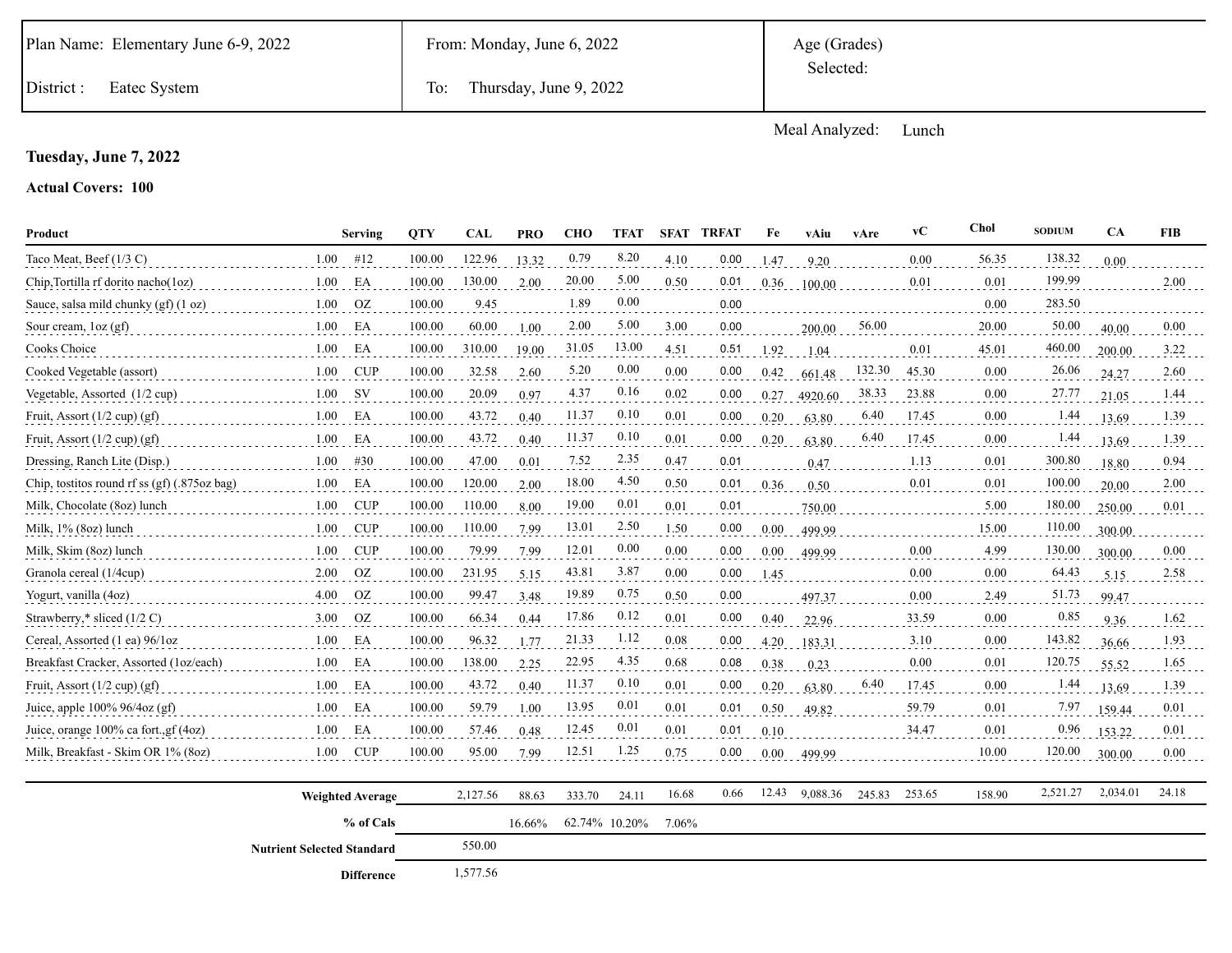Age (Grades) Selected:

District : Eatec System To: Thursday, June 9, 2022

Meal Analyzed: Lunch

### **Wednesday, June 8, 2022**

**Actual Covers: 100**

| Product                                |      | Serving    | <b>QTY</b> | <b>CAL</b> | <b>PRO</b> | <b>CHO</b> | <b>TFAT</b> | <b>SFAT</b> | <b>TRFAT</b> | Fe   | vAiu    | vAre   | vC    | Chol  | <b>SODIUM</b> | <b>CA</b> | <b>FIB</b> |
|----------------------------------------|------|------------|------------|------------|------------|------------|-------------|-------------|--------------|------|---------|--------|-------|-------|---------------|-----------|------------|
| Cooks Choice                           | 1.00 | EA         | 100.00     | 310.00     | 19.00      | 31.05      | 13.00       | 4.51        | 0.51         | 1.92 | 1.04    |        | 0.01  | 45.01 | 460.00        | 200.00    | 3.22       |
| Cooks Choice                           | 1.00 | EA         | 100.00     | 310.00     | 19.00      | 31.05      | 13.00       | 4.51        | 0.51         | 1.92 | 1.04    |        | 0.01  | 45.01 | 460.00        | 200.00    | 3.22       |
| Ketchup (Dispenser)                    | 0.50 | <b>OZ</b>  | 100.00     | 16.68      | 0.01       | 4.17       | 0.01        | 0.01        | 0.00         | 0.07 | 83.38   |        | 1.00  | 0.00  | 133.41        | 2.55      | 0.01       |
| Cooked Vegetable (assort)              | 1.00 | <b>CUP</b> | 100.00     | 32.58      | 2.60       | 5.20       | 0.00        | 0.00        | 0.00         | 0.42 | 661.48  | 132.30 | 45.30 | 0.00  | 26.06         | 24.27     | 2.60       |
| Vegetable, Assorted (1/2 cup)          | 1.00 | <b>SV</b>  | 100.00     | 20.09      | 0.97       | 4.37       | 0.16        | 0.02        | 0.00         | 0.27 | 4920.60 | 38.33  | 23.88 | 0.00  | 27.77         | 21.05     | 1.44       |
| Fruit, Assort $(1/2$ cup) $(gf)$       | 1.00 | EA         | 100.00     | 43.72      | 0.40       | 11.37      | 0.10        | 0.01        | 0.00         | 0.20 | 63.80   | 6.40   | 17.45 | 0.00  | 1.44          | 13.69     | 1.39       |
| Fruit, Assort $(1/2$ cup) $(gf)$       | 1.00 | EA         | 100.00     | 43.72      | 0.40       | 11.37      | 0.10        | 0.01        | 0.00         | 0.20 | 63.80   | 6.40   | 17.45 | 0.00  | 1.44          | 13.69     | 1.39       |
| Sandwich, Sunbutter & jelly (2.8oz)    | 1.00 | EA         | 100.00     | 310.00     | 9.00       | 33.00      | 15.00       | 2.00        | 0.01         |      |         |        |       | 0.01  | 310.00        | 20.00     | 5.00       |
| GF Burger on GF Hamburger Bun          | 1.00 | EA         | 100.00     | 380.00     | 18.00      | 43.00      | 15.00       | 3.50        | 0.00         | 1.44 | 80.66   |        | 2.90  | 45.00 | 615.00        | 40.00     | 5.00       |
| Milk, Chocolate (8oz) lunch            | 1.00 | <b>CUP</b> | 100.00     | 110.00     | 8.00       | 19.00      | 0.01        | 0.01        | 0.01         |      | 750.00  |        |       | 5.00  | 180.00        | 250.00    | 0.01       |
| Milk, 1% (8oz) lunch                   | 1.00 | <b>CUP</b> | 100.00     | 110.00     | 7.99       | 13.01      | 2.50        | 1.50        | 0.00         | 0.00 | 499.99  |        |       | 15.00 | 110.00        | 300.00    |            |
| Milk, Skim (8oz) lunch                 | 1.00 | <b>CUP</b> | 100.00     | 79.99      | 7.99       | 12.01      | 0.00        | 0.00        | 0.00         | 0.00 | 499.99  |        | 0.00  | 4.99  | 130.00        | 300.00    | $0.00\,$   |
| Breakfast, mini cinnis (2.29oz each)   | 1.00 | EA         | 100.00     | 240.00     | 5.00       | 40.00      | 8.00        | 2.00        | 0.00         | 1.44 |         |        |       | 0.00  | 300.00        | 20.00     | 2.00       |
| Frudel, Cherry                         | 1.00 | EA         | 100.00     | 210.00     | 5.00       | 37.00      | 6.00        | 1.00        | 0.01         | 1.08 | 0.05    |        | 0.00  | 0.01  | 260.00        | 0.01      | 2.00       |
| Cereal, Assorted (1 ea) 96/1oz         | 1.00 | EΑ         | 100.00     | 96.32      | 1.77       | 21.33      | 1.12        | 0.08        | 0.00         | 4.20 | 183.31  |        | 3.10  | 0.00  | 143.82        | 36.66     | 1.93       |
| Breakfast Cracker, Assorted (1oz/each) | 1.00 | EA         | 100.00     | 138.00     | 2.25       | 22.95      | 4.35        | 0.68        | 0.08         | 0.38 | 0.23    |        | 0.00  | 0.01  | 120.75        | 55.52     | 1.65       |
| Fruit, Assort $(1/2$ cup) $(gf)$       | 1.00 | EA         | 100.00     | 43.72      | 0.40       | 11.37      | 0.10        | 0.01        | 0.00         | 0.20 | 63.80   | 6.40   | 17.45 | 0.00  | 1.44          | 13.69     | 1.39       |
| Juice, orange 100% ca fort., gf (4oz)  | 1.00 | EA         | 100.00     | 57.46      | 0.48       | 12.45      | 0.01        | 0.01        | 0.01         | 0.10 |         |        | 34.47 | 0.01  | 0.96          | 153.22    | 0.01       |
| Juice, apple $100\%$ 96/4oz (gf)       | 1.00 | EA         | 100.00     | 59.79      | 1.00       | 13.95      | 0.01        | 0.01        | 0.01         | 0.50 | 49.82   |        | 59.79 | 0.01  | 7.97          | 159.44    | 0.01       |
| Milk, Breakfast - Skim OR 1% (80z)     | 1.00 | <b>CUP</b> | 100.00     | 95.00      | 7.99       | 12.51      | 1.25        | 0.75        | 0.00         | 0.00 | 499.99  |        |       | 10.00 | 120.00        | 300.00    | 0.00       |

| <b>Weighted Average</b>           | 2,707.07 | 117.23 | 390.15        | 31.53 | 20.63 | 1.16 | 14.35 | 8,423.00 | 189.83 | 222.83 | 170.07 | 3,410.06 | 2,123.78 | 32.29 |
|-----------------------------------|----------|--------|---------------|-------|-------|------|-------|----------|--------|--------|--------|----------|----------|-------|
| % of Cals                         |          | 17.32% | 57.65% 10.48% |       | 6.86% |      |       |          |        |        |        |          |          |       |
| <b>Nutrient Selected Standard</b> | 550.00   |        |               |       |       |      |       |          |        |        |        |          |          |       |
| <b>Difference</b>                 | 2,157.07 |        |               |       |       |      |       |          |        |        |        |          |          |       |